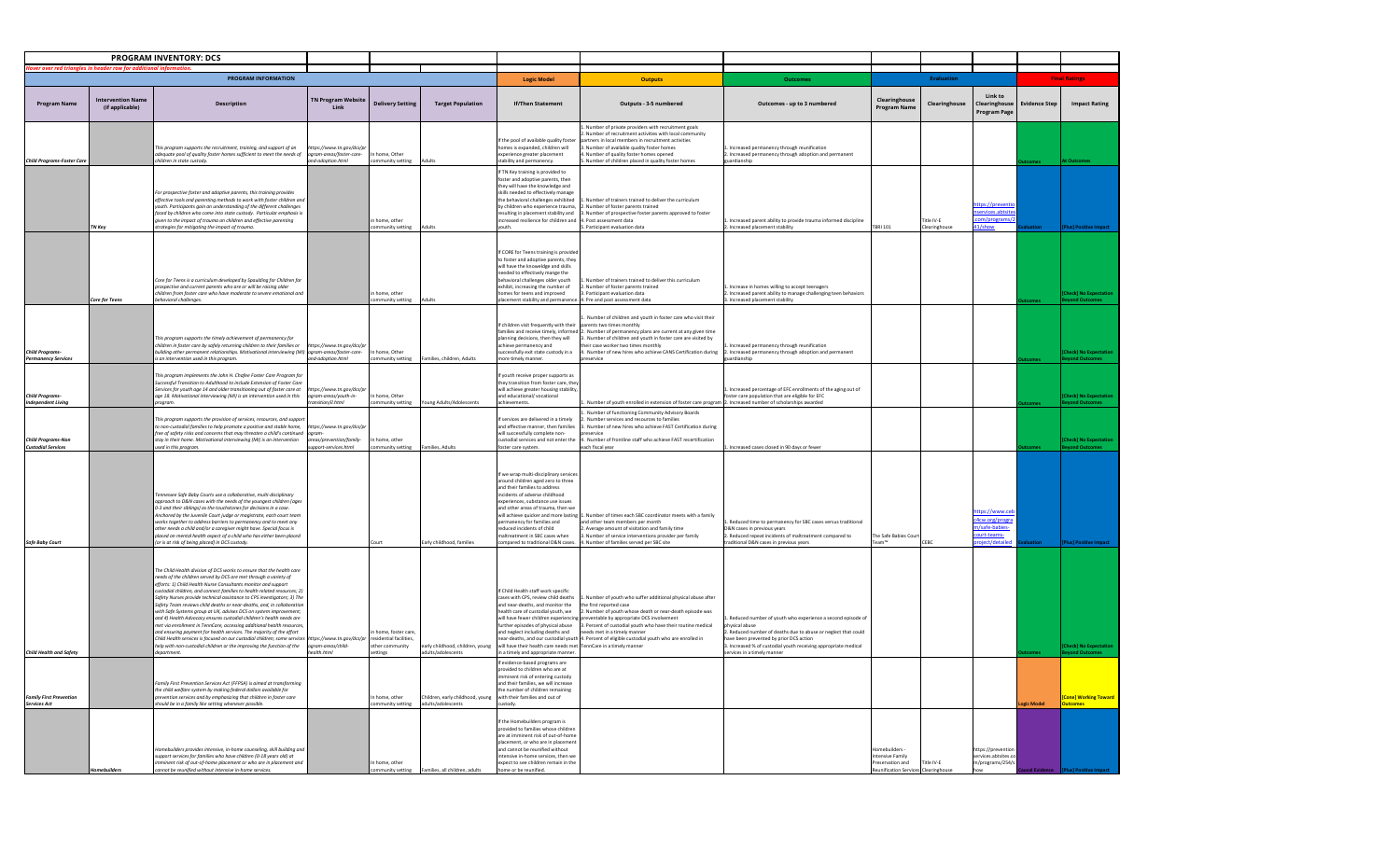| <b>Program Name</b>                           | <b>Intervention Name</b><br>(if applicable)                                                     | <b>Description</b>                                                                                                                                                                                                                                                                                                                                                                                                                                                                                                                                                                   | <b>TN Program Website</b><br>Link | <b>Delivery Setting</b>             | <b>Target Population</b>                                  | <b>If/Then Statement</b>                                                                                                                                                                                                                                                                                                    | Outputs - 3-5 numbered                                                                                                                                                                                                                                                              | Outcomes - up to 3 numbered                                                                                                                                                                                                                                                        | Clearinghouse<br><b>Program Name</b>                     | Clearinghouse               | Link to<br>Clearinghouse<br><b>Program Page</b>                                          | <b>Evidence Step</b> | <b>Impact Rating</b>               |
|-----------------------------------------------|-------------------------------------------------------------------------------------------------|--------------------------------------------------------------------------------------------------------------------------------------------------------------------------------------------------------------------------------------------------------------------------------------------------------------------------------------------------------------------------------------------------------------------------------------------------------------------------------------------------------------------------------------------------------------------------------------|-----------------------------------|-------------------------------------|-----------------------------------------------------------|-----------------------------------------------------------------------------------------------------------------------------------------------------------------------------------------------------------------------------------------------------------------------------------------------------------------------------|-------------------------------------------------------------------------------------------------------------------------------------------------------------------------------------------------------------------------------------------------------------------------------------|------------------------------------------------------------------------------------------------------------------------------------------------------------------------------------------------------------------------------------------------------------------------------------|----------------------------------------------------------|-----------------------------|------------------------------------------------------------------------------------------|----------------------|------------------------------------|
|                                               | ntercep                                                                                         | amily Intervention Specialists use an integrated, trauma-informed<br>approach to offer a variety of practices intended to meet<br>dividualized needs of children who have experienced trauma,<br>neglect, and/or who are at risk of entry/re-entry into out-of-home<br>ements. Intercept includes prevention and reunification services<br>med at reducing utilization of and time spent in foster care.                                                                                                                                                                             |                                   | In home, other<br>community setting | hildren, young<br>adults/adolescents                      | f the Intercept program is provided<br>to families whose children are at<br>iminent risk of out-of-home<br>placement, or who are in placemer<br>and cannot be reunified without<br>ntensive in-home services, then we<br>expect to see children remain in the<br>ome or be reunified.<br>rovided to families whose children |                                                                                                                                                                                                                                                                                     |                                                                                                                                                                                                                                                                                    | tercept <sup>®</sup>                                     | Title IV-E<br>Clearinghouse | https://preventio<br>services.abtsites.c<br>m/programs/238/s<br>how                      |                      |                                    |
|                                               | Multisystemic Therapy                                                                           | Aultisystemic Therapy (MST) is an intensive treatment for troubled<br>outh delivered in multiple settings. This program aims to promote pro<br>ocial behavior and reduce criminal activity, mental health<br>mptomology, out-of-home placements, and illicit substance use.                                                                                                                                                                                                                                                                                                          |                                   | In home, other<br>ommunity setting  | Young adults/adolescents                                  | are at imminent risk of out-of-home<br>placement, or who are in placemer<br>and cannot be reunified without<br>tensive in-home services, then we<br>xpect to see children remain in the<br>ome or be reunified.                                                                                                             |                                                                                                                                                                                                                                                                                     |                                                                                                                                                                                                                                                                                    | Multisystemic<br>Therapy                                 | Title IV-E<br>Clearinghouse | https://preventio<br>services.abtsites.o<br>m/programs/257/s<br>how                      |                      |                                    |
|                                               | arent Child Interaction<br>Therapy                                                              | In Parent-Child Interaction Therapy (PCIT), parents are coached by a<br>rained therapist in behavior-management and relationship skills. PCIT<br>s a program for two to seven-year old children and their parents or<br>aregivers that aims to decrease externalizing child behavior problems,<br>crease positive parenting behaviors, and improve the quality of the<br>arent-child relationship.                                                                                                                                                                                   |                                   | In home, other<br>community setting | Children, families                                        | If the Parent-Child Interaction<br>herapy is provided to families<br>whose children are at imminent risl<br>of out-of-home placement, or who<br>are in placement and cannot be<br>eunified without intensive in-hom<br>services, then we expect to see<br>children remain in the home or be<br>reunified.                   |                                                                                                                                                                                                                                                                                     |                                                                                                                                                                                                                                                                                    | arent-Child<br>nteraction Therapy Clearinghouse          | Title IV-E                  | https://preventic<br>services.abtsites.co<br>m/programs/258/s<br>how                     |                      |                                    |
|                                               | nal Interviewi                                                                                  | Motivational Interviewing (MI) is a method of counseling clients<br>designed to promote behavior change and improve physiological,<br>psychological, and lifestyle outcomes. MI aims to identify ambivalence<br>for change and increase motivation by helping clients progress through<br>five stages of change: pre-contemplation, contemplation, preparation,<br>action, and maintenance.                                                                                                                                                                                          |                                   | In home, other<br>ommunity setting  | Children, young<br>adults/adolescents, families,<br>dults | If Motivational Interviewing is<br>provided to families whose childrer<br>are at imminent risk of out-of-home<br>placement, or who are in placemen<br>and cannot be reunified without<br>ntensive in-home services, then we<br>expect to see children remain in the<br>ome or be reunified.                                 |                                                                                                                                                                                                                                                                                     |                                                                                                                                                                                                                                                                                    | <b>Aotivational</b><br>terviewing                        | Title IV-E<br>Clearinghouse | https://preventio<br>services.abtsites.c<br>m/programs/256/s                             |                      |                                    |
| <b>Child Advocacy Centers</b>                 |                                                                                                 | hild Advocacy Centers provide a safe, child-friendly environment<br>where law enforcement, child protective services, prosecution, medical<br>and mental health professionals may share information and develop<br>effective, coordinated strategies sensitive to the needs of each unique<br>ase and child.                                                                                                                                                                                                                                                                         | http://www.cactn.org/             | Other community<br>setting          | Children                                                  | f child victims of severe abuse have<br>safe space in their community to<br>eceive services and support, then<br>they will be better able to recover<br>from the trauma of their abuse.                                                                                                                                     | Number of victims/clients referred to centers<br>2. Number of people who received victim advocacy services                                                                                                                                                                          |                                                                                                                                                                                                                                                                                    | Children's Advocacy<br>Center Model                      | CrimeSolutions.gov          | https://crimesolu<br>ons.ojp.gov/rated<br>rograms/703                                    |                      |                                    |
|                                               | Trauma Focused Cognitive<br>ehavioral Therapy                                                   | Trauma Focused Cognitive Behavioral Therapy is provided to children<br>with a known trauma history who are experiencing significant<br>osttraumatic stress disorder (PTSD) symptoms, whether or not they<br>neet full diganostic criteria. Children with depression, anxiety, and/or<br>hame related to their traumatic exposure, and children experiencing<br>ildhood traumatic grief can also benefit from the treatment                                                                                                                                                           |                                   | Other community<br>etting           | hildren                                                   | If children receive TF-CBT then they<br>can better heal from the abuse that<br>they have experienced.                                                                                                                                                                                                                       | Number of therapy sessions delivered<br>Number of children receiving services                                                                                                                                                                                                       |                                                                                                                                                                                                                                                                                    | rauma-Focused<br>Cognitive-Behaviora<br>Therapy (TF-CBT) | EBC:                        | https://www.ce<br>c4cw.org/progra<br>m/trauma-<br>focused-coenit<br>ehavioral-<br>erapv/ |                      |                                    |
|                                               | <b>Forensic Interviews</b>                                                                      | A forensic interview is a way for specially trained staff to agin details<br>about possible abuse from a child in his or her own words. Sensitive to<br>the child's emotional and developmental needs, interviewers gather as<br>nany facts as possible about allegations in a comfortable and child-<br>ocused manner.                                                                                                                                                                                                                                                              |                                   | Other community<br>etting           | hildren                                                   | If children are interviewed by traine<br>specialist, it can be done in a trauma<br>juality of the investigative process.                                                                                                                                                                                                    | . Number of interviews conducted by highly trained individuals<br>nformed way that also increases the 2. Number of child protecitve investigative team members<br>attending the forensic interviews                                                                                 |                                                                                                                                                                                                                                                                                    | vestigative<br>nterview Protocol                         | <b>Crime Solutions</b>      | ttps://crimeso<br>tions.ojp.gov/rat<br>edprograms/213<br>mmary                           |                      |                                    |
| aining and Professional<br><b>Development</b> |                                                                                                 | he Office of Training and Professional Development provides training<br>to DCS staff focused on the knowledge and skills needed to provide<br>effective services to the children, youth and families served by the<br>epartment.                                                                                                                                                                                                                                                                                                                                                     |                                   | home, other<br>ommunity setting     | Adults                                                    | If training is provided to DCS staff,<br>they will have increased Child<br>Welfare knowledge, skills, and<br>abilities, resulting in increased<br>worker retention and stability and<br>nproved outcomes for children and<br>families.                                                                                      | Ongoing curriculum development to meeting emerging needs<br>Number of ongoing trainings for trainers offered/delivered to<br>mprove training skills and increase child welfare knowledge<br>3. Number of DCS Staff and Foster Parents fully compliant with<br>training requirements |                                                                                                                                                                                                                                                                                    |                                                          |                             |                                                                                          |                      | <mark>[Cone] Working Toward</mark> |
|                                               | rtion Labs                                                                                      | Newly hired case managers participate in a simulated experience of<br>valking through a client's home and of the initial knock on a client's<br>loor and subsequent first interaction.                                                                                                                                                                                                                                                                                                                                                                                               |                                   | Other community<br>setting          |                                                           | f newly hired case managers are<br>provided realistic experiences in a<br>safe interactive environment, they<br>will develop competencies related to 3. Post assessment data<br>nitial interactions with clients.                                                                                                           | Number of trainers trained to deliver this curriculum<br>. Number of new case managers trained<br>4. Pre and post self-assessment data on skills scoring rubric                                                                                                                     | . Staff demonstrate awareness of 4th amendment rights of<br>lients through post assessmen<br>2. Staff demonstrate understanding of maintaining confidentiality<br>through post assessment                                                                                          |                                                          |                             |                                                                                          |                      |                                    |
|                                               | <b>Quality Contacts</b>                                                                         | raining for Case Manager Supervisors, enabling them to provide<br>aseworkers with monthly case specific coachina toward achieving<br>mproved global assessment that is integrated in case planning and<br>ongoing assessment. Caseworkers and supervisors participate in<br>ingoing learning and implement small tests of change to improve<br>practice and related documentation.                                                                                                                                                                                                   |                                   | in home, other<br>community setting | Adults                                                    | If training is provided to Case<br>Management Supervisors, they will<br>to their case managers to improve<br>the integrated assessment process.                                                                                                                                                                             | Number of trainers trained to deliver the curriculum<br>. Number of supervisors trained<br>be able to provide ongoing coaching 3. CFSR data on monthly case worker visits<br>4. Pre/post Assessment data<br>5. Participant evaulation data                                          | Increase in Families receiving timely, quality initial and ongoing<br>ssessments<br>2. Increase in the number of permanency plans that contain<br>ntegrated assessments<br>3. Increase in the number of cases with documented use of<br>CANS/FAST results in working with families |                                                          |                             |                                                                                          |                      |                                    |
|                                               | Child & Family Team<br><b>Meeting (CFTM)</b><br><b>Facilitation for Case</b><br><b>Managers</b> | Child and Family Team Meeting (CFTM) Facilitation for Case Managers<br>vas developed to increase understanding and competency of CFTM<br>facilitation skills by enhancing engagement strategies, communication<br>skills, and knowledge of CFTM practice.                                                                                                                                                                                                                                                                                                                            |                                   | in home, other<br>ommunity setting  | Adults                                                    | If training is provided, case manage<br>will be better able to engage families<br>in the planning process, resulting in<br>plans that are personalized to meet 3. Participant evaulation data<br>the unique needs of the family.                                                                                            | Number of trainers trained to deliver this curriculum<br>2. Number of Case Managers trained<br>4. CFSR data                                                                                                                                                                         | . Increased number of permanency plans that are developed<br>ointly with the child's parents<br>2. Increased number of foster parents that were notified in<br>dvance of CFTMs                                                                                                     |                                                          |                             |                                                                                          |                      |                                    |
|                                               | <b>Child Welfare Trauma</b><br><b>Training Toolkit (CWTTT)</b>                                  | The Trauma Training Toolkit & Think Trauma from the National Child<br>raumatic Stress Network supports caseworkers, supervisors, and all<br>other levels of the child welfare workforce in implementing trauma-<br>informed knowledge and skills in their daily interactions, professional<br>ervices, and organizational culture. CWTTT goals are to educate child<br>velfare professionals about the impact of trauma on the development<br>and behavior of children, and about when and how to intervene<br>directly in a trauma-senstive manner and through strategic referrals. |                                   | in home, other<br>community setting | Adults                                                    | f training is provided, case manager<br>will be better able to maximize<br>hysical and psychological safety fo<br>clients and deliver and connect<br>clients to services and supports that<br>promote well-being, healing, and<br>eaneilien                                                                                 | Number of trainers who are trained to deliver the curriculum<br>2. Number of staff trained<br>3 Particinant evaluation data                                                                                                                                                         |                                                                                                                                                                                                                                                                                    |                                                          |                             |                                                                                          |                      | <b>[Cone] Working Toward</b>       |